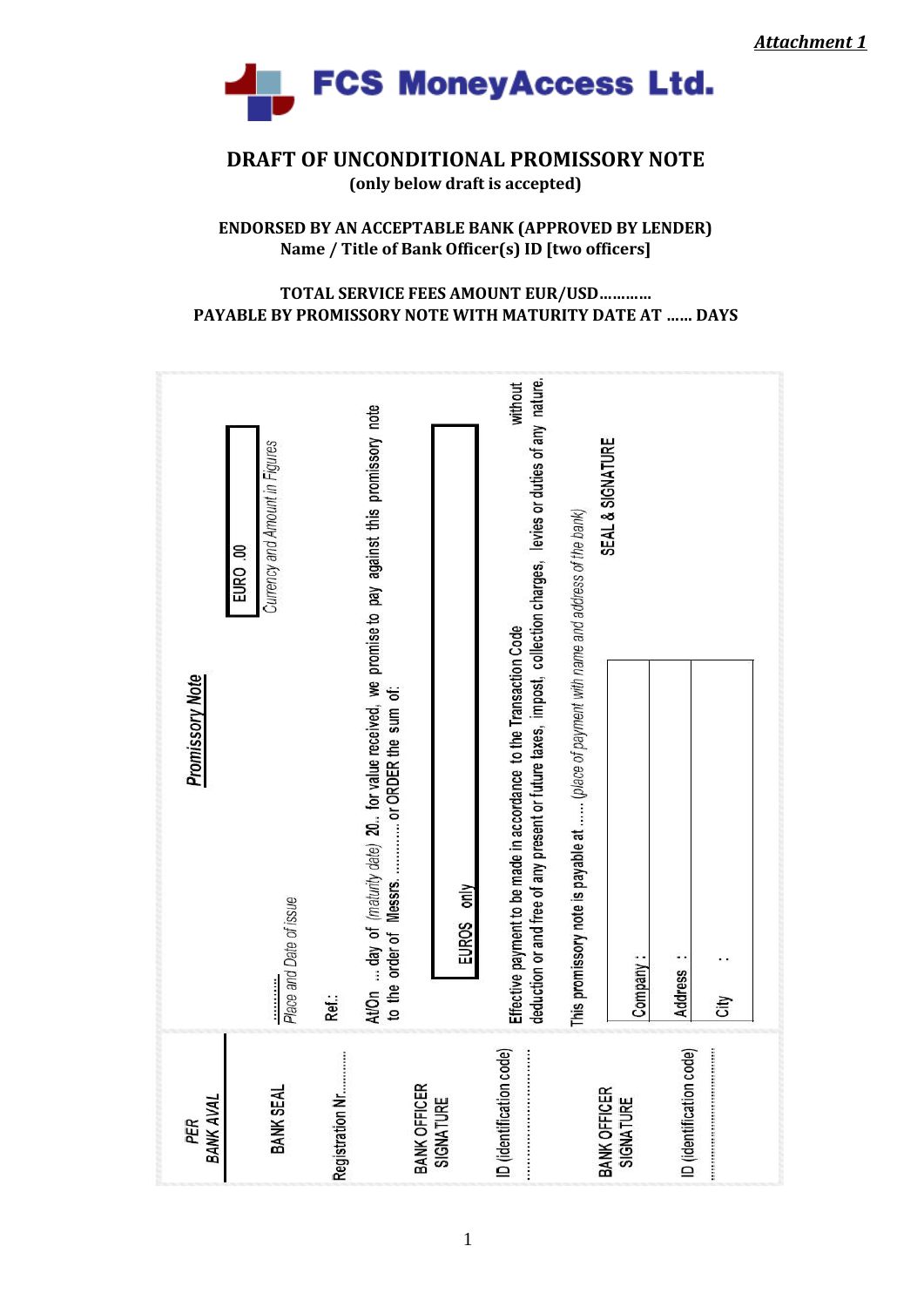

### **Draft of unconditional banking swift wire transfer MT 103**

**(missing details will be supplied in the corporate pre-advice of pro-forma invoice)** 

| ORIGINAL RECEIVED FROM SWIFT:                                                                        |                                                                          |  |  |  |  |
|------------------------------------------------------------------------------------------------------|--------------------------------------------------------------------------|--|--|--|--|
| <b>PRIORITY</b><br>MESSAGE OUTPUT REFERENCE : CORRESPONDENT INPUT<br>REFERENCE :                     |                                                                          |  |  |  |  |
| <b>SWIFT OUTPUT</b><br><b>SENDER</b><br>RECEIVER : BRANCH :<br><b>ACCOUNT NUMBER</b><br>: SWIFT CODE | : FIN 103 SINGLE CUSTOMER CREDIT TRANSFER<br>: (BORROWER'S BANK DETAILS) |  |  |  |  |
|                                                                                                      |                                                                          |  |  |  |  |
|                                                                                                      |                                                                          |  |  |  |  |
| 20: SENDER                                                                                           |                                                                          |  |  |  |  |
| 23B: BANK OPERATION CODE                                                                             |                                                                          |  |  |  |  |
| 32A: VALUE DATE/ CURRENCY / INTERBANK SETTLED AMOUNT: EUR                                            |                                                                          |  |  |  |  |
| 50A: ORDERING CUSTOMER                                                                               |                                                                          |  |  |  |  |
| 59A: BENEFICIARY CUSTOMER:                                                                           |                                                                          |  |  |  |  |
| 71A: DETAILS OF CHARGES                                                                              |                                                                          |  |  |  |  |
|                                                                                                      |                                                                          |  |  |  |  |

WE HEREBY CONFIRM THAT THE FUNDS ARE GOOD, CLEAN AND CLEARED FUNDS OF NON‐CRIMINAL ORIGIN AND FROM LEGAL SOURCE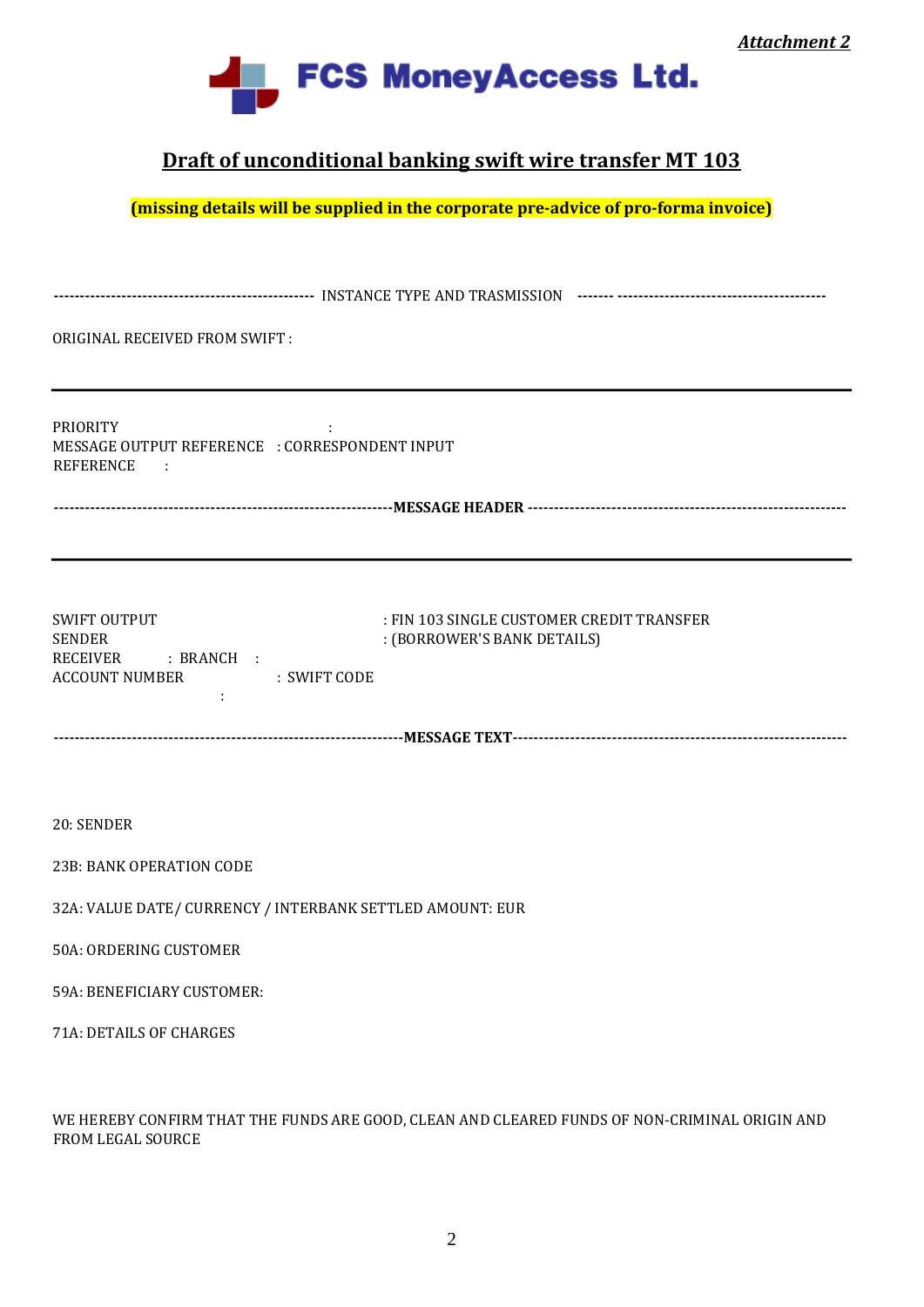*Attachment 3*



# **THE TEXT OF THE CERTIFICATE OF DEPOSIT**

## **CERTIFICATION OF DEPOSIT**

| <b>Certificate Number:</b>                                                                                                                                                                                                                                                                                                    |
|-------------------------------------------------------------------------------------------------------------------------------------------------------------------------------------------------------------------------------------------------------------------------------------------------------------------------------|
| Depositor's Name: (your name & address)                                                                                                                                                                                                                                                                                       |
| Date of Issue:                                                                                                                                                                                                                                                                                                                |
| Place of Issue:                                                                                                                                                                                                                                                                                                               |
| <b>Maturity Date:</b>                                                                                                                                                                                                                                                                                                         |
| Term: 1 (one year):                                                                                                                                                                                                                                                                                                           |
| Interest Rate:                                                                                                                                                                                                                                                                                                                |
| <b>Principal Amount:</b>                                                                                                                                                                                                                                                                                                      |
| <b>Value at Maturity:</b>                                                                                                                                                                                                                                                                                                     |
| This is to certify that funds represented in this Certificate of Deposit are legally earned funds, clean, cleared and<br>of non-criminal origin,                                                                                                                                                                              |
| This Certificate of Deposit shall be governed and construed in accordance with the laws of the Country of this<br>issuing financial institution and issued in accordance with the rules, regulations and practices as set forth by the<br>International Chamber of Commerce Paris - France, Publication 458, latest revision. |
| This Certification has been issued for whatever purposes it may serve in ,  this  of , 20                                                                                                                                                                                                                                     |
| <b>Finance Director</b><br><b>Chief Executive</b>                                                                                                                                                                                                                                                                             |
|                                                                                                                                                                                                                                                                                                                               |